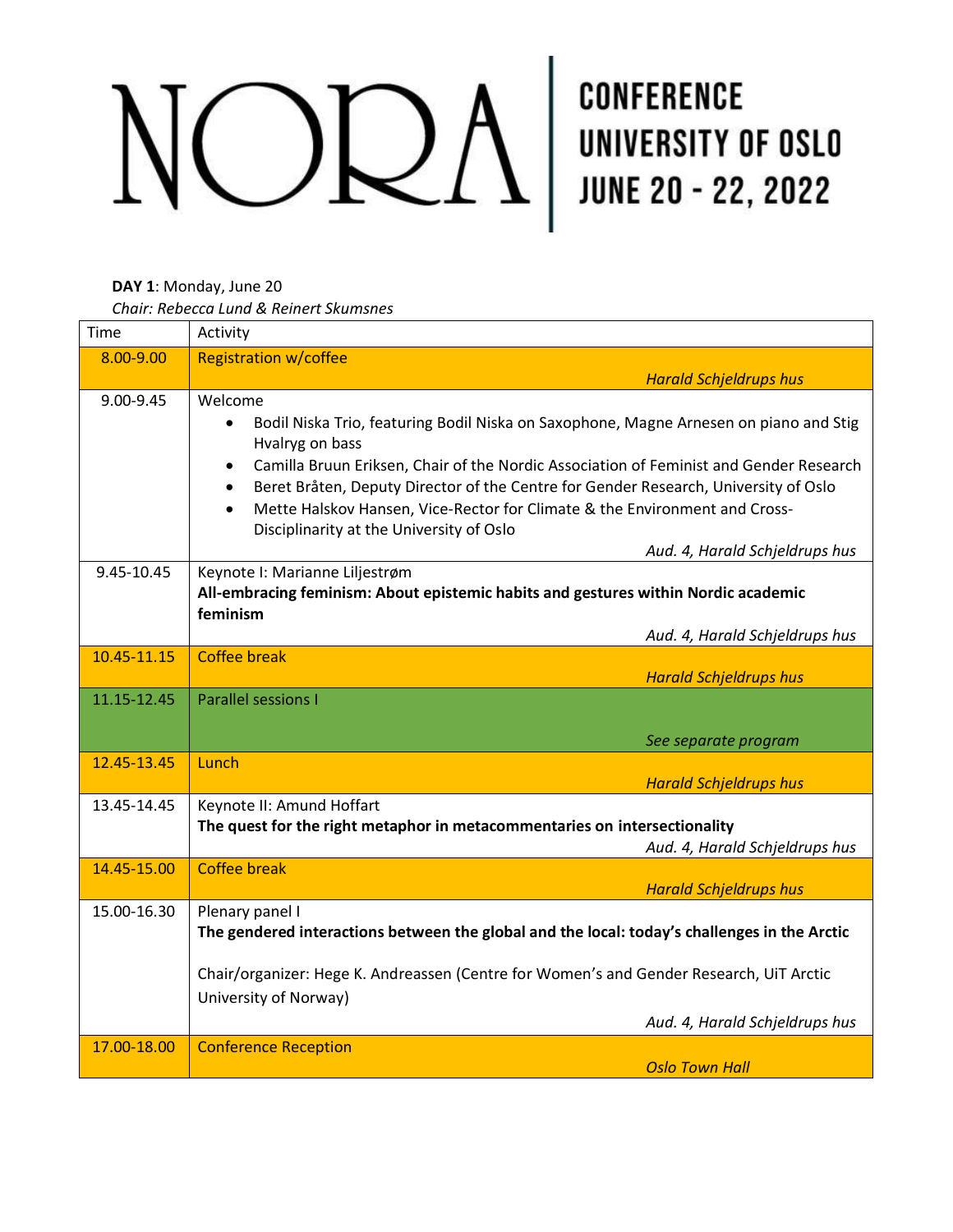# $\sum$ A WINERSITY OF OSLO

**DAY 2**: Tuesday, June 21 *Chair: Kristin Engh Førde & Beatrice Halsaa*

| Time        | Activity                                                                                      |
|-------------|-----------------------------------------------------------------------------------------------|
| 9.00-10.00  | Keynote III: Astri Dankertsen                                                                 |
|             | Fighting Colonial Erasure of Sámi Presence through Indigenous Feminist Perspectives           |
|             | Aud. 4, Harald Schjeldrups hus                                                                |
| 10.00-10.30 | <b>Coffee break</b>                                                                           |
|             | <b>Harald Schjeldrups hus</b>                                                                 |
| 10.30-12.00 | <b>Parallel sessions II</b>                                                                   |
|             |                                                                                               |
|             | See separate program                                                                          |
| 12.00-13.00 | Lunch                                                                                         |
|             | <b>Harald Schjeldrups hus</b>                                                                 |
| 13.00-14.30 | Plenary panel II                                                                              |
|             | Inconvenient attachments: Thinking and acting queerly with/after Berlant                      |
|             |                                                                                               |
|             | Chair/Organizer: Elisabeth L. Engebretsen and Elisabeth Stubberud (Centre for Gender Studies, |
|             | University of Stavanger and Norwegian University of Science and Technology)                   |
|             | Aud. 4, Harald Schjeldrups hus                                                                |
| 14.30-15.00 | <b>Coffee break</b>                                                                           |
|             | <b>Harald Schjeldrups hus</b>                                                                 |
| 15.00-16.30 | <b>Parallel sessions III</b>                                                                  |
|             |                                                                                               |
|             | See separate program                                                                          |
| 16.30-17.00 | Coffee break                                                                                  |
|             | <b>Harald Schjeldrups hus</b>                                                                 |
| 17.00-18.00 | General Assembly: Nordic Association of Feminist and Gender Research                          |
|             | Aud. 4, Harald Schjeldrups hus                                                                |
| 19.30-      | <b>Conference Dinner</b>                                                                      |
|             |                                                                                               |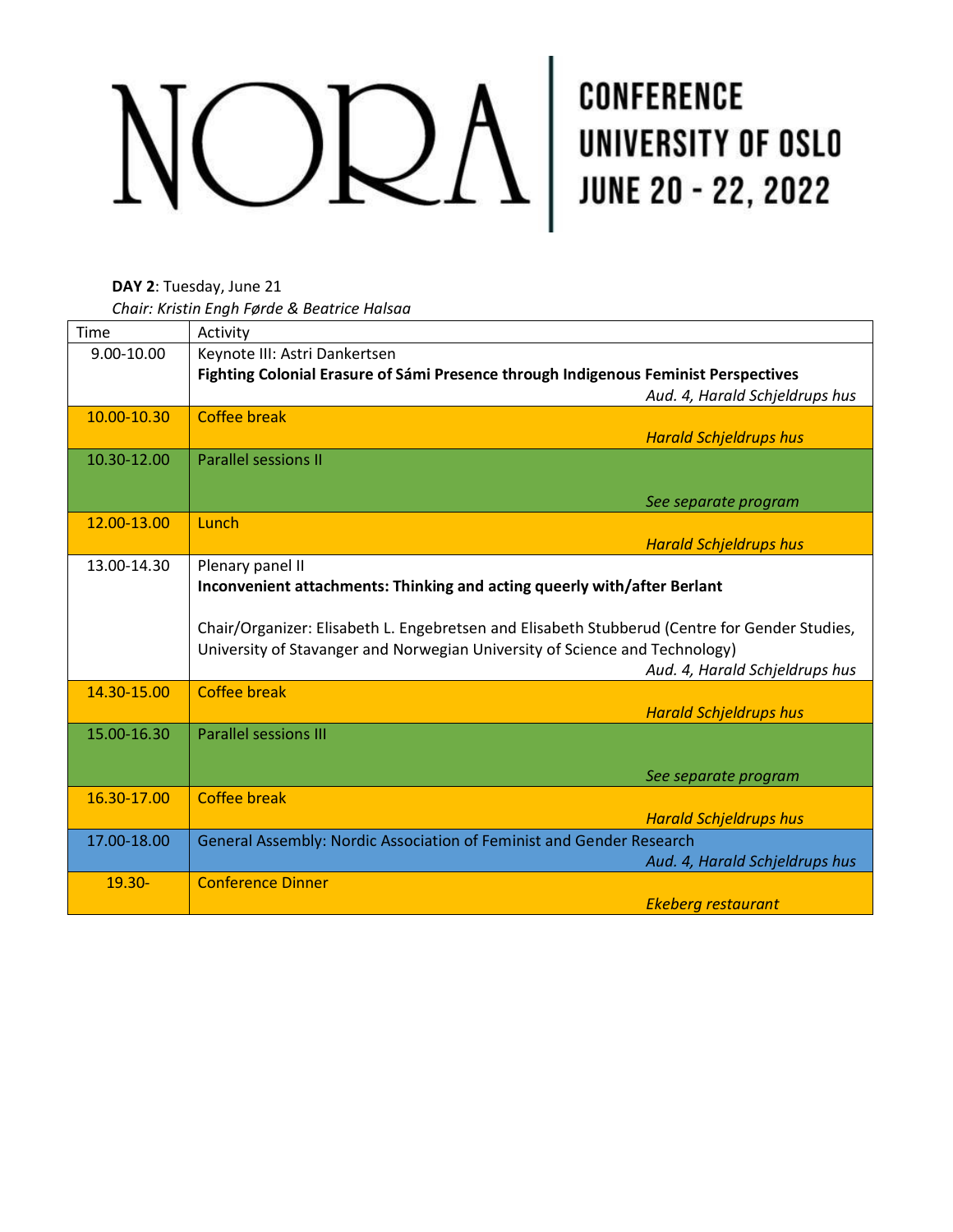# L

 $\log_{100}$   $\log_{100}$   $\log_{100}$   $\log_{100}$   $\log_{100}$   $\log_{100}$   $\log_{100}$   $\log_{100}$   $\log_{100}$ 

# **DAY 3**: Wednesday, June 22 *Chair: Niels Nyegaard & Anna Young*

| Time        | Activity                                                                                     |
|-------------|----------------------------------------------------------------------------------------------|
| 9.00-10.00  | Keynote IV: Raewyn Connell                                                                   |
|             | Nordic feminist thought in a changing world gender order (online)                            |
|             | Aud. 4, Harald Schjeldrups hus                                                               |
| 10.00-10.15 | <b>Coffee break</b>                                                                          |
|             | <b>Harald Schjeldrups hus</b>                                                                |
| 10.15-11.45 | Plenary panel IV                                                                             |
|             | Are We Free Yet? Imagining Black Feminist Futures through the Politics of the Ordinary       |
|             |                                                                                              |
|             | Chair/organizer: Jan-Therese Mendes (Black Feminist Fridays: Nordic and Beyond, Centre for   |
|             | Gender Studies, University of Stavanger and Centre for Gender Research, Norwegian University |
|             | of Science and Technology)                                                                   |
|             | Aud. 4, Harald Schjeldrups hus                                                               |
| 11.45-12.45 | Lunch                                                                                        |
|             | <b>Harald Schjeldrups hus</b>                                                                |
| 12.45-14.15 | <b>Parallel sessions IV</b>                                                                  |
|             |                                                                                              |
|             | See separate program                                                                         |
| 14.15-14.45 | <b>Coffee break</b>                                                                          |
|             | <b>Harald Schjeldrups hus</b>                                                                |
| 14.45-16.15 | Plenary panel V                                                                              |
|             | Rethinking the Concept of "Race" in Gender Studies in the Nordic context (hybrid)            |
|             |                                                                                              |
|             | Chair/organizer: Redi Koobak (Centre for Women's and Gender Research, University of Bergen)  |
|             | Aud. 4, Harald Schjeldrups hus                                                               |
| 16.15-16.30 | <b>Coffee break</b>                                                                          |
|             | <b>Harald Schjeldrups hus</b>                                                                |
| 16.30-17.30 | Closing with Plenary panel VI                                                                |
|             | <b>Tensions and Potentials in Nordic Feminist and Gender Research</b>                        |
|             |                                                                                              |
|             | Chair/organizer: Stine H. Bang Svendsen (Nordic Association of Feminist and Gender Research) |
|             | Aud. 4, Harald Schjeldrups hus                                                               |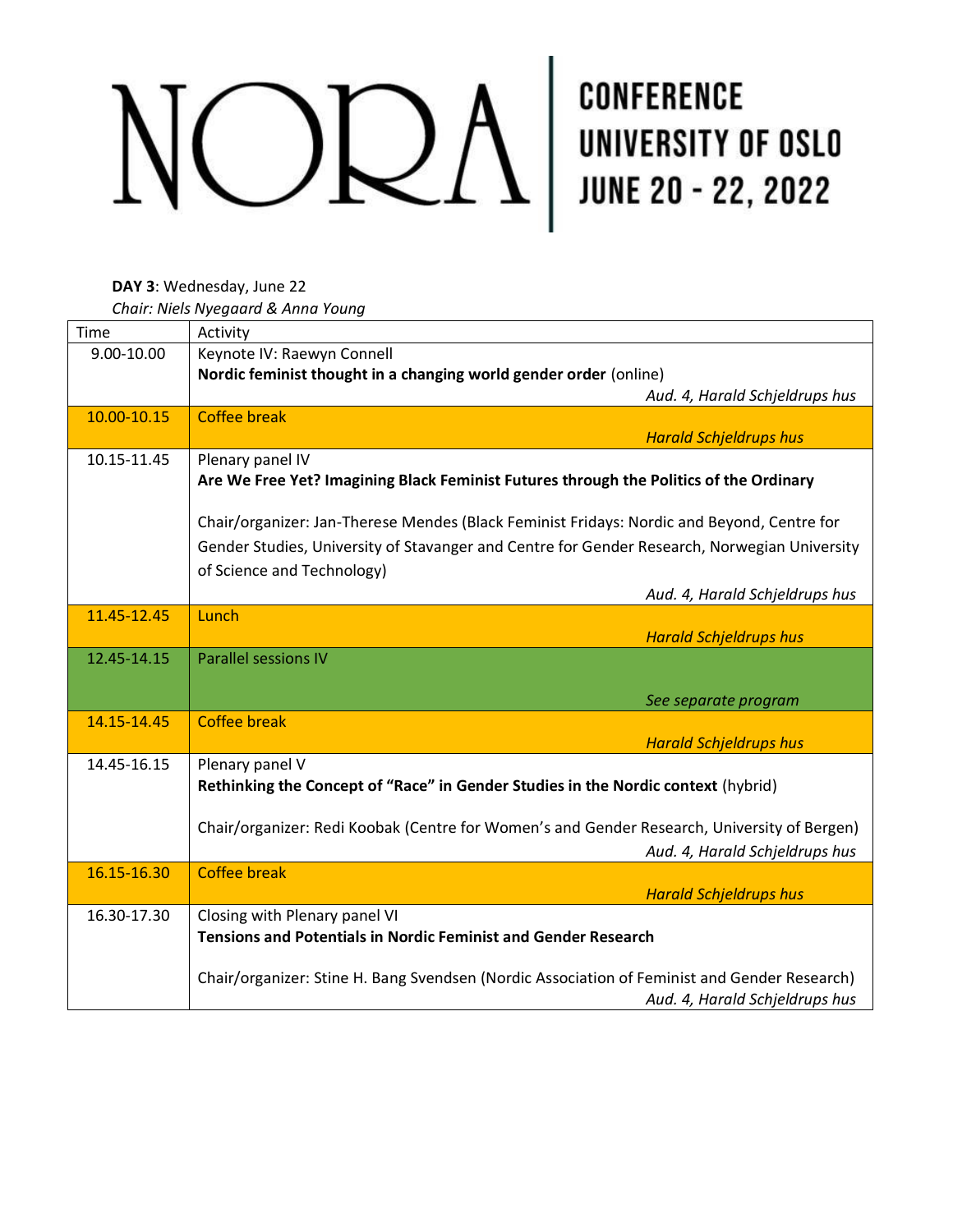**CONFERENCE UNIVERSITY OF OSLO JUNE 20 - 22, 2022** 

### **Parallel sessions I (June 20, 11.15 – 12.45)**

#### **1. Religion, gender and citizenship**

*Chair/organizer: Line Nyhagen and Beatrice Halsaa*

- Louise Rognlien: Membership in "an Equal North": Intersectionality and Femonationalism
- Beatrice Halsaa & Line Nyhagen : Religious citizenship: a conceptual discussion
- Anne Hege Grung: Religious gender politics in Norway: Are women negotiated away?
- Torjer Andreas Olsen: Loud silence and whispering speech: On gender, ethnicity, and politics in Laestadianism

#### **2. Gendered and sexual distinction – concepts and explorations**

#### *Chair: Annamari Vitikainen*

- Reidar Jessen: Subjective experiences of gender dysphoria amongst transgender and gender non-conforming youth
- Malin Ah-King: The Ontological Controversy over Sex Differences a science study of evolutionary biology 1979-2021
- Annamari Vitikainen: LGBTIQ+ rights and refugee admissions
- Maria Darwish: Ecofascism, gender and the 'laws of Nature'

#### **3. Gender and sexuality in the archive: Methodological discussions**

#### *Chair/organizer: Niels Nyegaard*

- Rikke Andreassen: Digging out reparative stories about female same-sex relations, lust and love.
- Niels Nyegaard: The historical roots of the male homosexual closet in the early Danish welfare state, c. 1900-1950
- Íris Ellenberger: Queer sexualities and genders in Icelandic manuscript collection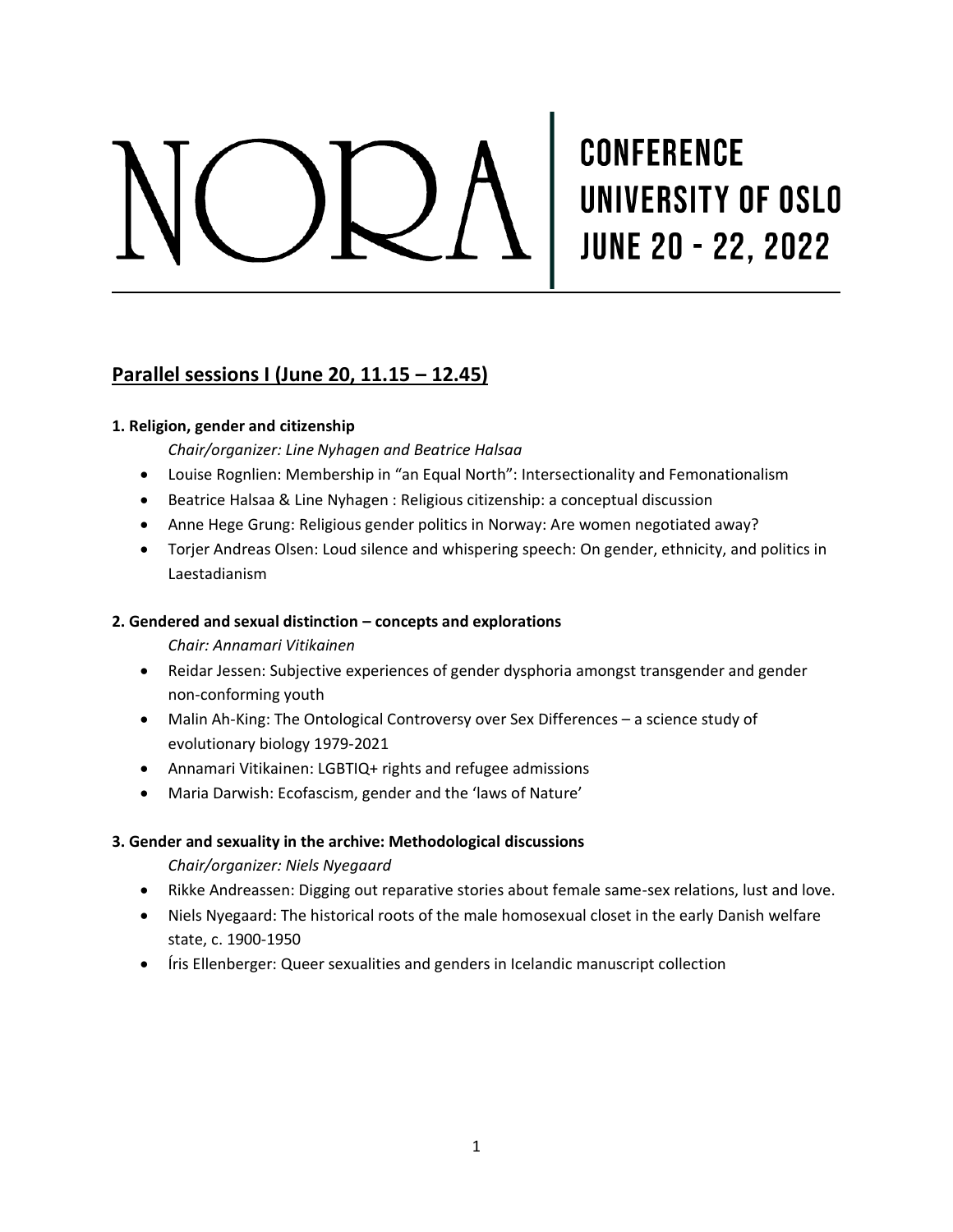#### **4. Gendered Tensions in Fieldwork, part I (hybrid)**

*Chair/organizer: Eli Melby and Kathinka Fossum Evertsen*

- Eli Melby: Multi-sited pitfalls in the ethnographic study of a radical right/left social movement
- Julie Bauté: Strange Herbariums: A Field Philosopher in Tskaltubo (online)
- Shani Kuna: Female Researchers Contending with Sexual Harassment in Fieldwork

# **5. Making Spaces for and Discussing Trans Activism, Culture and Studies in the Nordic Context**

#### **(hybrid)**

*Chair/organizer: Luca Tainio, Nico Miskow Friborg and Toby Odland*

- Andria Nyberg Forshage: From (In)visibility to Imperceptibility: The Aesth/ethics of the Destitution of Gender (online)
- Levi Appleton: "How do we as Trans scholars and activists navigate working in and against the neoliberal university… Or, why should we?"
- Vilja Jaaksi: Activism and community around Finnish trans memes on Instagram
- France Rose Hartline: Messy trans experiences in Norway: Legal gender recognition

#### **6. What is a woman? A challenge in contemporary feminist theory**

*Chair/organizer: Johanna Sjöstedt*

- Johanna Sjöstedt: Beauvoir and the Janus face of the "woman question"
- Lena Gunnarsson: 'Women' as a Category: Critical Realism, High Theory and Common Sense
- Sara Edenheim: Kvinnor under uppbrott. Wittig, Butler och samtidens dialektik
- Valgerður Pálmadóttir: From de-colonization of "woman" to women's human rights

#### **7. Sextortion Introducing Corruption in Feminist Understandings of Sexual Violence, part I**

*Chair/organizer: Silje Lundgren, Åsa Eldén and Dolores Calvo*

- Ortrun Merkle: Sextortion and SGBV during migration two sides of the same coin?
- Matthew K. Gichohi, Monica Kirya & Carmeliza Rosario: Preventing sextortion through a feminist approach to anti-corruption
- Elin Bjarnegård, Åsa Eldén, Dolores Calvo & Silje Lundgren: Sexual Abuse of Authority: Taking Action against Sextortion in Tanzania

#### **8. Challenging Anti-Gender Politics with Postcolonial, Feminist and Queer Theory, part I (hybrid)**

*Chair/organizer: Erika Alm, Elisabeth Lund Engebretsen and Diana Mulinari*

- Anna Ratecka: The problematic activity of "gender critical" feminists
- Jenny Andrine Madsen Evang: "Gender Ideology is Western Colonialism": The Anti-Gender Ruse of Postcolonial Language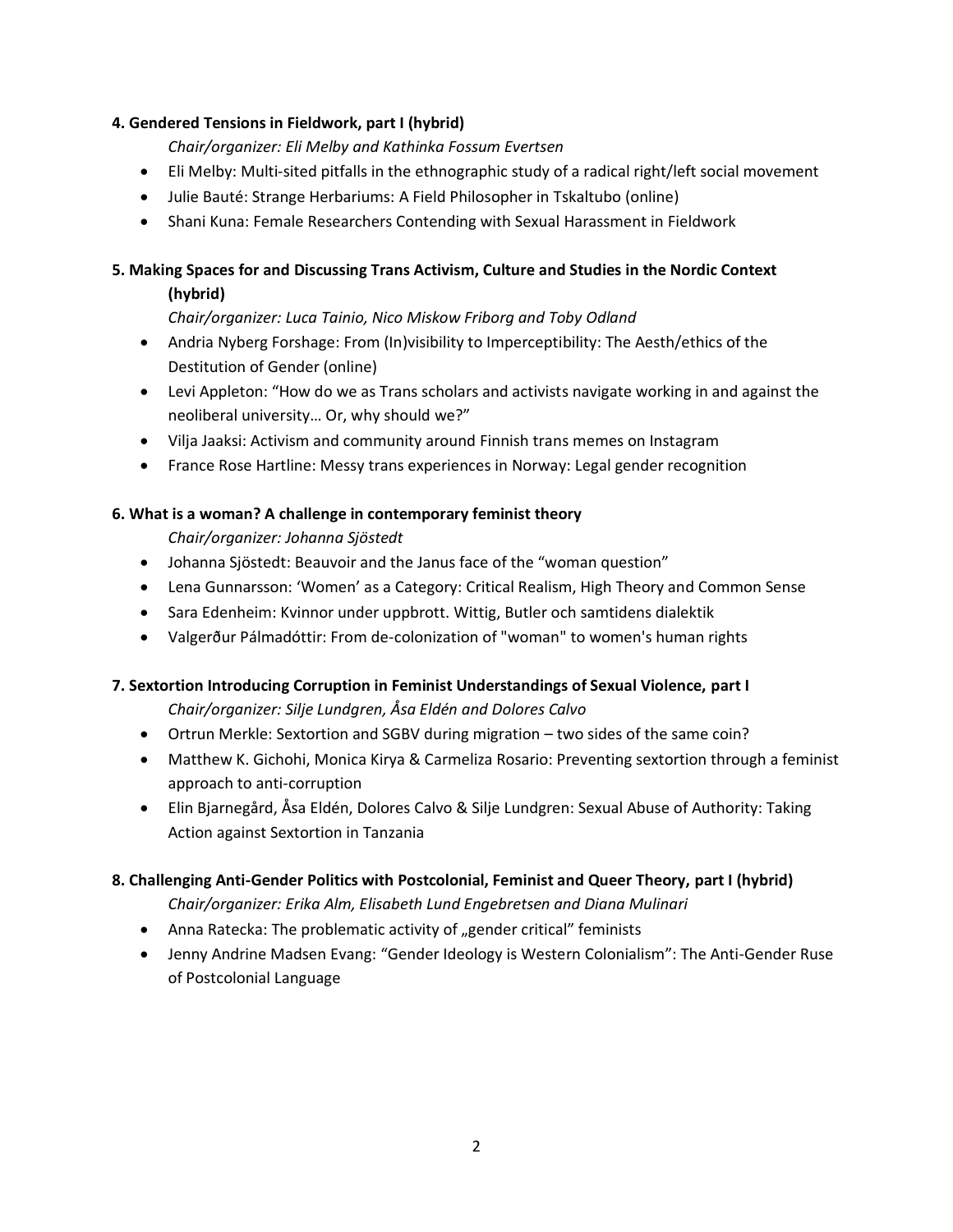#### **9. Love, Sex and Gender: Estonian Decadence and Modernism in Nordic and International Contexts**

- *Chair/organizer: Mirjam Hinrikus, Leena Kurvet-Käosaar, Eret Talviste and Merlin Kirikal*
- Eret Talviste: Leida Kibuvits a Peripheral Feminist and Modernist?
- Merlin Kirikal: Contradictory Gendered Discourses in A. H. Tammsaare's "Young Souls" (1909) and "Fly" (1917) and Johannes Semper's "Chain of China" (1918) II
- Mirjam Hinrikus: Contradictory Gendered Discourses in A. H. Tammsaare's Young Souls (1909) and Fly (1917) and Johannes Semper's Chain of China (1918) I
- Zita Karkla: Intuitive Feminism in Contemporary Latvian Women's Writing

### **10. A crime too ordinary: reflections on 'ordinary' sexual violence in the Norwegian context** *Chair/organizer: Solveig Laugerud and Anette B. Hauge*

- Anja Emilie Kruse, Hannah Helseth & Sibel Korkmaz: "But he's so sad, I have to take care of him". Emotional contradictions in the narratives of young victims of sexual intimate partner violence
- Solveig Laugerud & Anette B. Hauge: Unconscious or for other reasons unable to reist: sexual harms that are (un)-protected by the incapacitation requirement in Norwegian criminal law
- Margunn Bjørnholt, Kari Stefansen & Anja Bredal: Sexual violence in intimate relations some theoretical considerations
- Hannah Helseth: What are the implications of being accused publicly for sexual violations under the umbrella of #metoo? What kind of discourses do the accused and those who publicly defend them draw on?

#### **11. Intimate Partner Violence in Nordic Rural Areas (hybrid)**

*Chair/organizer: Susanne Strand, Sofia Strid and Joakim Petersson*

- Joakim Petersson & Susanne Strand: Rural differences in victim vulnerability and re-victimization of intimate partner violence
- Mona Kiil: It belongs to the house: Domestic violence and sexual abuse as everyday life in a coastal community in Northern Norway through older women` stories
- Esra Ummak, Salman Türken & Deniz Akin: Understanding Intimate Partner Violence Among Ethnic and Sexual Minorities: Lived Experiences of Queer Women in Norway (online)
- Sofia Strid, Jenny Westerstrand, Astrid Carsbring, & Hans Ekbrand: Analysing variations in men's violence against women and girls in urban and rural Sweden: a feminist criminological versus a feminist violence studies approach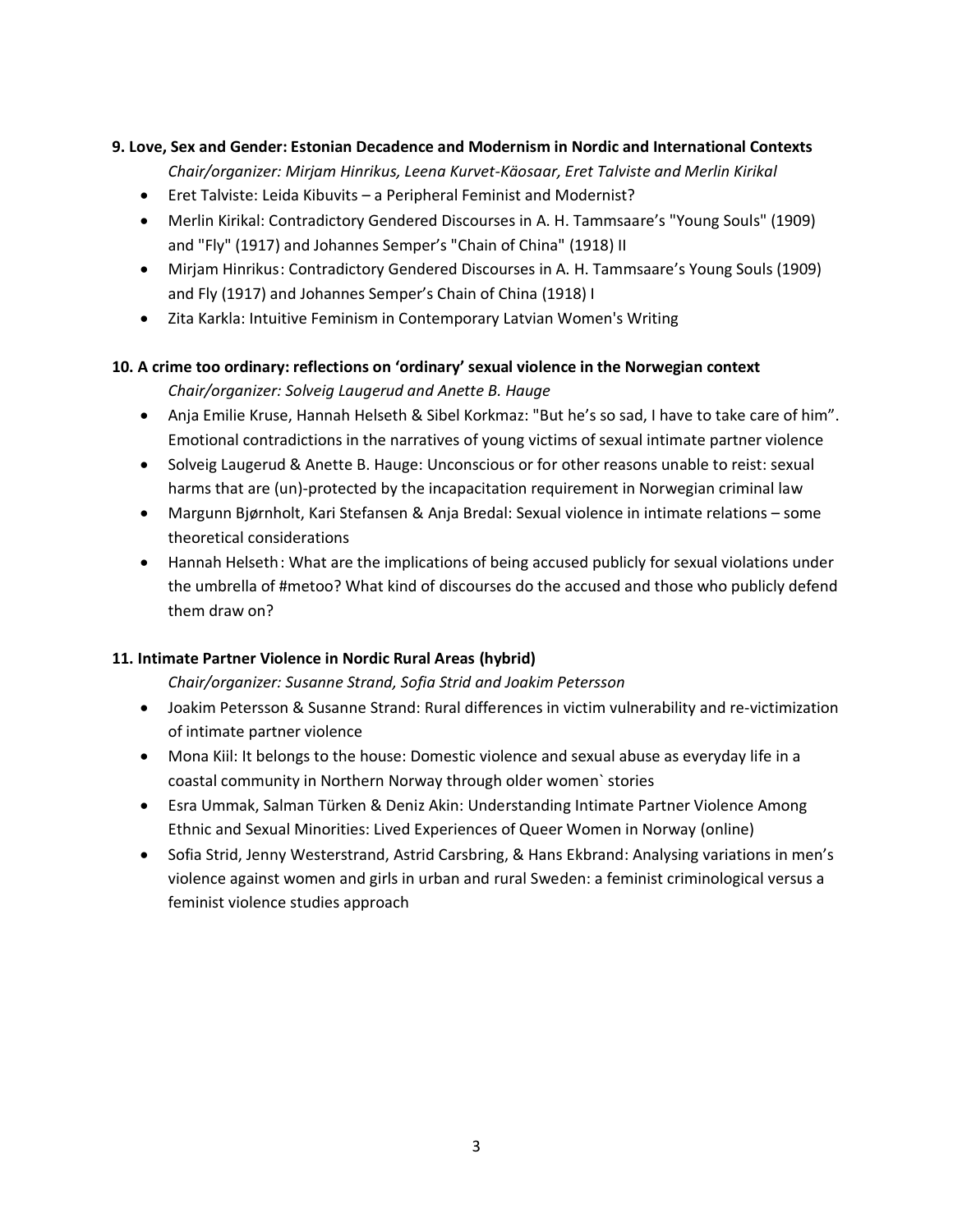### **12. Cripping intimacies, disrupting knowledge regimes: Challenges to gender studies theory and research**

#### *Chair/organizer: Julia Bahner, Linn Sandberg and Becky Nelson*

- Becky Nelson: Peer-led sex education for and by people with intellectual disabilities: a feminist lens on non-governmental organizations' (NGO) efforts in Sweden
- Julia Bahner: Cripping Intersectionality: Expanding Sexuality Knowledge Across Disabilities and Beyond
- Linn Sandberg: Stranger, Child, Animal, Other: sexual desire and the assymmetries of coupledom when living with Alzheimer's disease

#### **13. Masculinity as Assemblage: Tensions and potentials**

*Chair/organizer: Karen Hvidtfeldt, Michael Nebeling Petersen, Camilla Bruun Eriksen, Kristian Møller and Mie Birk Jensen*

- Karen Hvidtfeldt: Masculinity as Assemblage: Tensions and Potentials. Introduction
- Camilla Bruun Eriksen: Men's Health in a Time of Compulsory Neoliberal-ableism
- Kristian Møller: Pharmacopornographic innovations: the case of platformed chemsex porn
- Michael Nebeling Petersen & Tobias Raun: Plastic masculinity. Analyzing masculinities in times of change.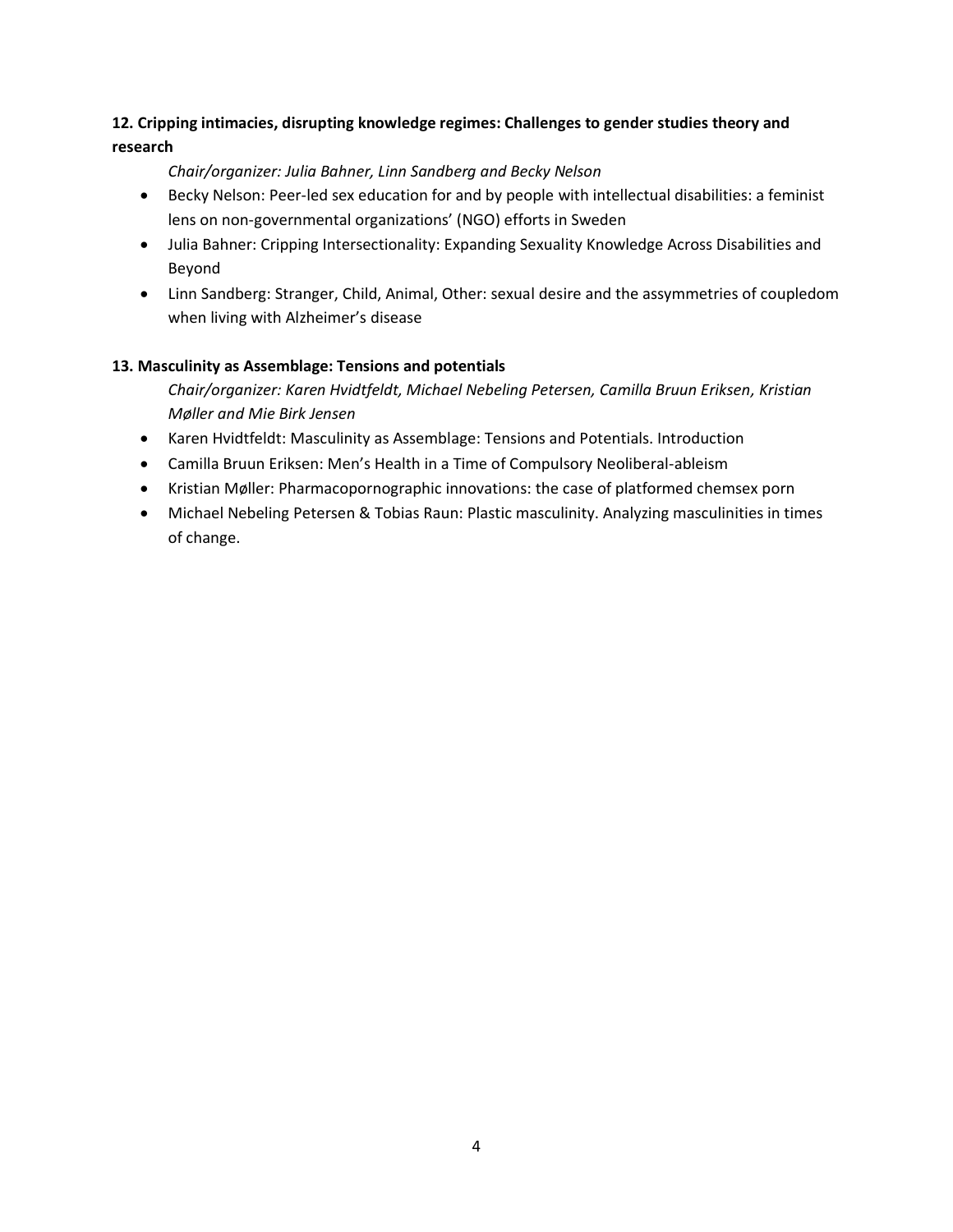## **Parallel sessions II (June 21, 10.30 – 12.00)**

#### **1. Transformations, Challenges and Potentials in Nordic Sport, part I**

*Chair/organizer: Saara Isosomppi, Anna Adlwarth, Egil Trasti Rogstad and Anne Tjønndal*

- Anna Adlwarth: Enacting hyperandrogenism A case of Norwegian media coverage
- Saara Isosomppi: Football girls, friendships and shouting coaches: Mapping affectivity of play in Finnish organized youth sport
- Sigbjørn Skirbekk: The gendering of elite football refereeing and the implementation of novel digital technologies – a scoping review

#### **2. Racial Attachments Dis/organizing Kinship**

*Chair/organizer: Riikka Prattes and Lene Myong*

- Rikke Andreassen & Ulrika Dahl: Queer kinship in Scandinavia and the entanglement of neoliberalism and biopolitics
- Amalie Sehested Rom: Contemporary forced adoption policy in Denmark and Norway as biopolitical regulation of kinship in the welfare state
- Jan-Therese Mendes: The Tyranny of Love, The Respite of Badness: Meditating on Black Mothers in Life and Art
- Mons Bissenbakker & Lene Myong: Attachment as Racialization: Danish Mothers and Children in Detention Camps in Syria

#### **3. Reproductive Tensions, Potentials and Injustices in the Nordic Region, part I**

*Chair/organizer: Ingvill Stuvøy, Kristin Engh Førde, Guro Korsnes Kristensen, Anna Sofie Bach, Michala Hvidt Breengaard and Riikka Homanen*

- Anna Sofie Bach & Michala Hvidt Breengaard: Responsible Reproductive Citizenship? Negotiating the tension between a Danish 'fertility awareness' and the global climate crisis
- Ingvill Stuvøy: Sustaining the Norwegian Welfare State The 'green accounting' of demographic change
- Kristin Engh Førde: "Maybe one ACTUALLY can't have it all?" Egg freezing and the hardships of combing heterosexual procreation with heterosexual partnering in a late modern welfare state

#### **4. Gendered Tensions in Fieldwork, part II (hybrid)**

*Chair/organizer: Eli Melby and Kathinka Fossum Evertsen*

- Kathinka Fossum Evertsen: Cooperating in the field: Untangling gender
- Katarzyna Wojnicka: Inside and out: researching single migrant men in Europe through gender and citizenship status lens
- Valentyna Shapovalova: (Nordic) Feminist Ethics in a (Russian) Study: Reflexivity and the Ongoing Autoethnographic Work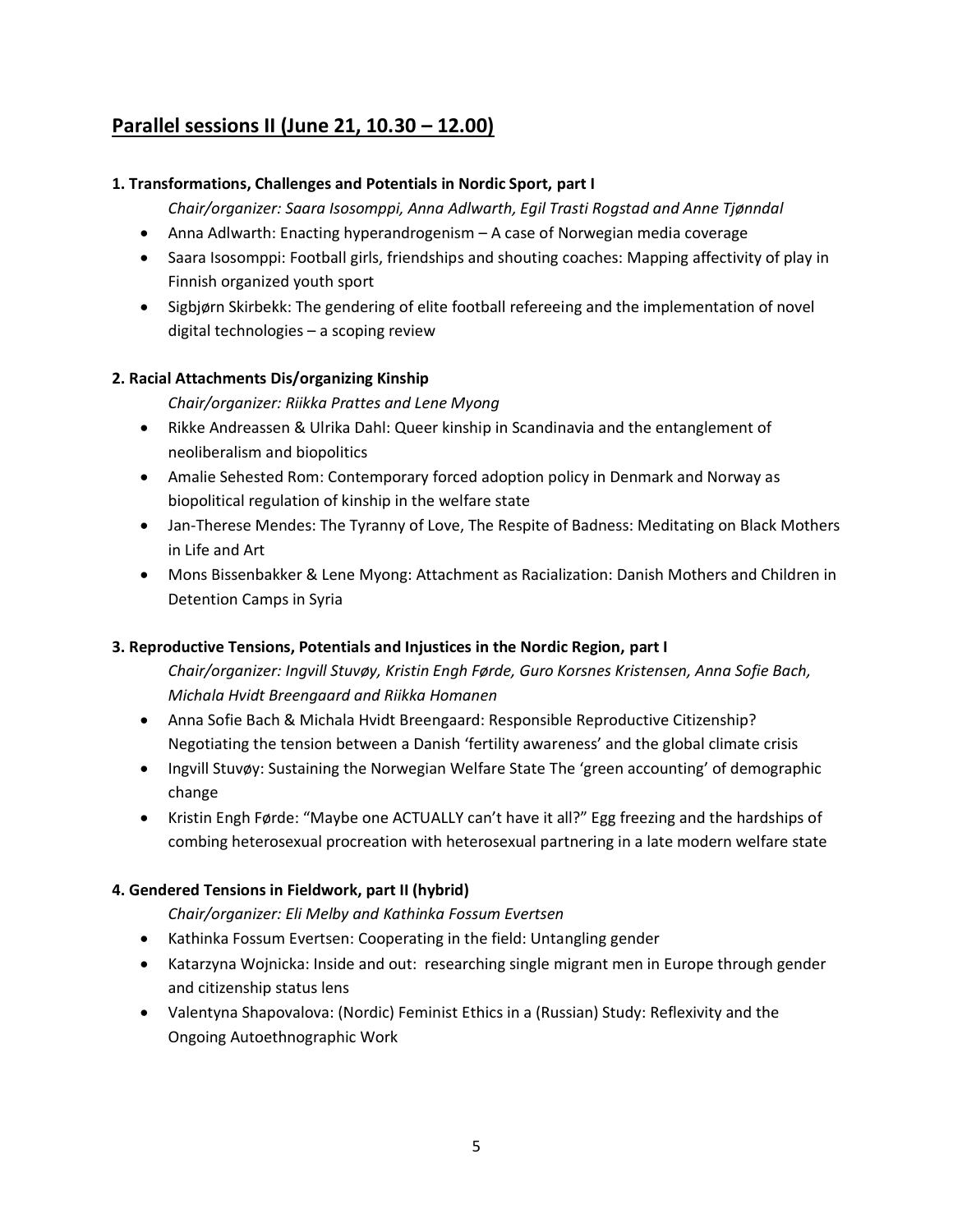#### **5. Legal frameworks, political reform and (re)shaping feminist ideas?**

#### *Chair: Beret Bråten*

- Sara Edenheim: Family Feminism: a study on Swedish feminist politics and research in relation to work, family, and the urgent needs of the present
- Anu Koivunen, Antti Kanner & Eetu Mäkelä: Same same but different: Non-discrimination as a political concept.
- Beret Bråten & Maja Feng Mikalsen: Discrimination and lack of inclusion The impact of definitions on experiences in an academic Norwegian setting
- Jón Ingvar Kjaran and Zara Saeidzadeh: Trans\* Activism and Citizenship in Indonesia and Iran

#### **6. Feminist Mobilisations and Resistance in Civil Society Responses to Covid-19 in the Nordic Countries** *Chair/organizer: Lina Sandström*

- Shani Kuna: Emerging activists: Professional women resisting career shocks and workplace discrimination in the post COVID-19 Israeli labor market
- Lina Sandström: Gender inequality in the labour market during the Covid-19 pandemic: Feminist responses in the Nordic countries and beyond
- Sofia Strid, Ayşe Gül Altınay & Roberto Cibin: Is there a Nordic feminist response to genderbased violence during the pandemic? Feminist mobilisations and resistances in civil society interventions to covid-19

#### **7. Sextortion Introducing Corruption in Feminist Understandings of Sexual Violence, part II**

*Chair/organizer: Silje Lundgren, Åsa Eldén and Dolores Calvo*

- Silje Lundgren, Åsa Eldén, Dolores Calvo & Elin Bjarnegård: Consent or abuse of power? An analysis of two cases of sextortion in Norway and Sweden
- Silje Lundgren & Malin Wieslander: "I will approve your leave of absence if you sit on my lap": Abuse of entrusted power in exchange for sexual favours in testimonies from the metoo call of the Swedish police force
- Brita Bjørkelo, Ulla-Carin Hedin, Eva Gemzøe Mikkelsen & Linda Lane: "Speak Up!" A practiceoriented research project on the prevention of Sexual Harassment (SUSH)

#### **8. Challenging Anti-Gender Politics with Postcolonial, Feminist and Queer Theory, part II (hybrid)** *Chair/organizer: Erika Alm, Elisabeth Lund Engebretsen and Diana Mulinari*

- Malte Breiding Hansen: Between Two Ills: Homonationalism, Gender Ideology and the Case of
	- Denmark (online)
- Maria Brock: The fantasmatic role of the white child in anti-gender campaigns.
- Míša Stekl: On the AntiBlackness of (Anti-)Gender Ideology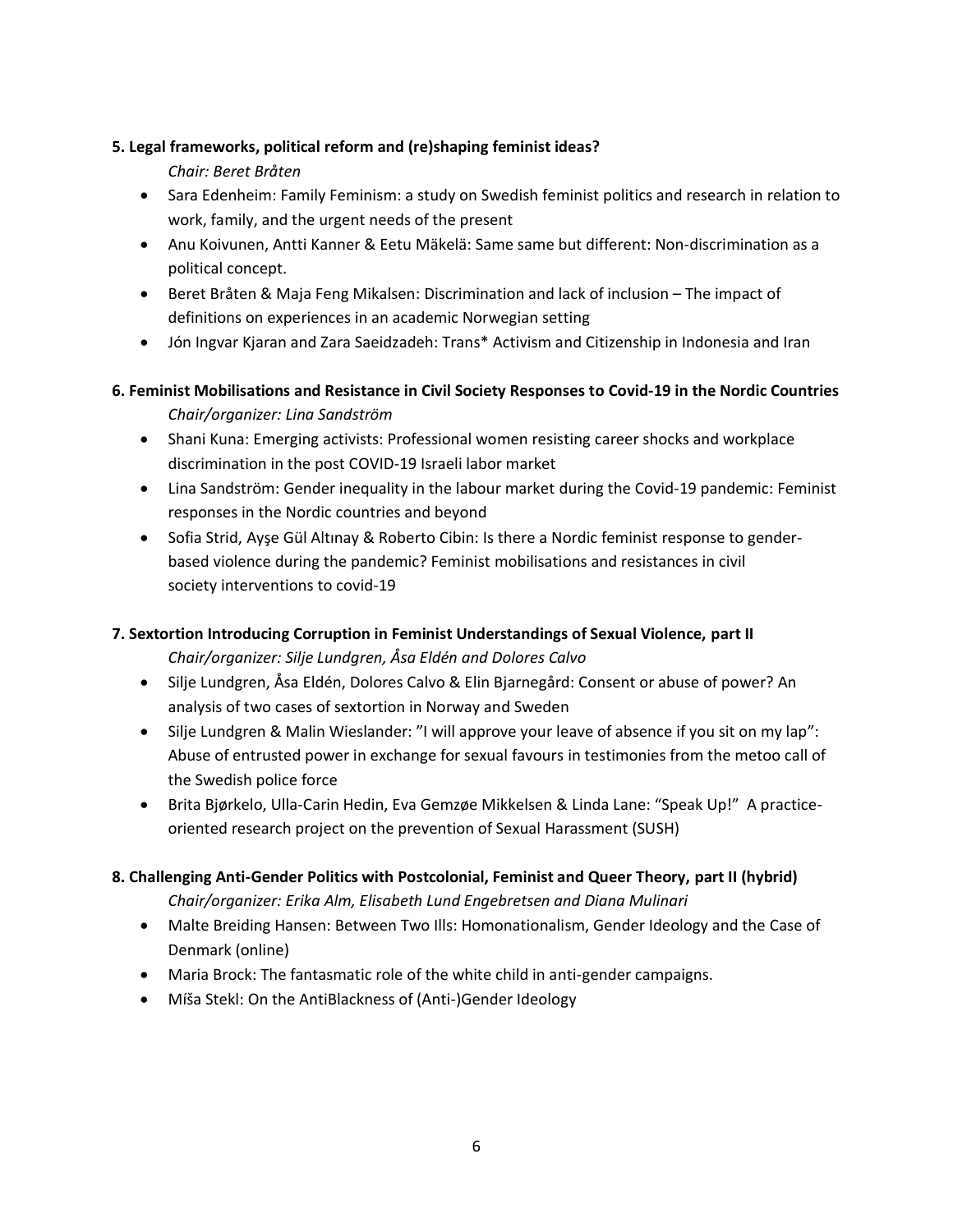#### **9. Nordic Women and the Transnational Networks During the Cold War**

*Chair/organizer: Yulia Gradskova and Heidi Kurvinen*

- Yulia Gradskova: The Nordic women's transnational connections on the opposite side of the Iron Curtain
- Heidi Kurvinen: The International Congress of Women (1969) as a transnational contact point for Nordic women's activists
- Johanna Sjöstedt & Valgerður Pálmadóttir: Nordic Feminism Reconsidered: Activism, Scholarly Endeavours and Women's Research Networks at the Nordic Summer University 1971–1990

#### **10. Tensions and Potentials in Nordic Research on Honour-based Violence, part I**

C*hair/organizer: Rúna í Baianstovu and Sofia Strid*

- Rúna Í Baianstovu: Segregation and its consequences for honour-based norms and violence
- Anika Liversage: Prying open the concept of honour based violence investigating narratives of violence when ethnic minority women seek to divorce

#### **11. A Gendered Nordic Model of Security Work? part I**

*Chair/organizer: Alma Persson and Sanna Strand*

- Saskia Stachowitsch & Sanna Strand: Patriarchy and Progress: Tensions in the Gendered Politics of Military Conscription
- Suvi Kouri: Transferable Skills of Finnish Military Cadets in Questions of Diversity among **Conscripts**
- Ville-Aleksi Valli: "Control-Field Professional" Public and Private Policing Workers' Fight Against Occupational Stigma and Redundancy of Masculinity in Post-Fordist, Neoliberal Finland 2004– 2014

#### **12. No rest for the crip killjoy: Making the case for cripistemologies in Nordic gender research**

*Chair/organizer: Elisabet Apelmo, Christine Bylund and Mikael Mery Karlsson*

- Christine Bylund: Disability as The Playground of the (Abled) Mind: Towards a critical discussion on disability in Nordic feminist studies
- Elisabet Apelmo: Still waiting for the hand to be raised. On being crip killjoys at an ableist university
- Mikael Mery Karlsson: No rest for the crip-killjoy: Cripping a ableist civil society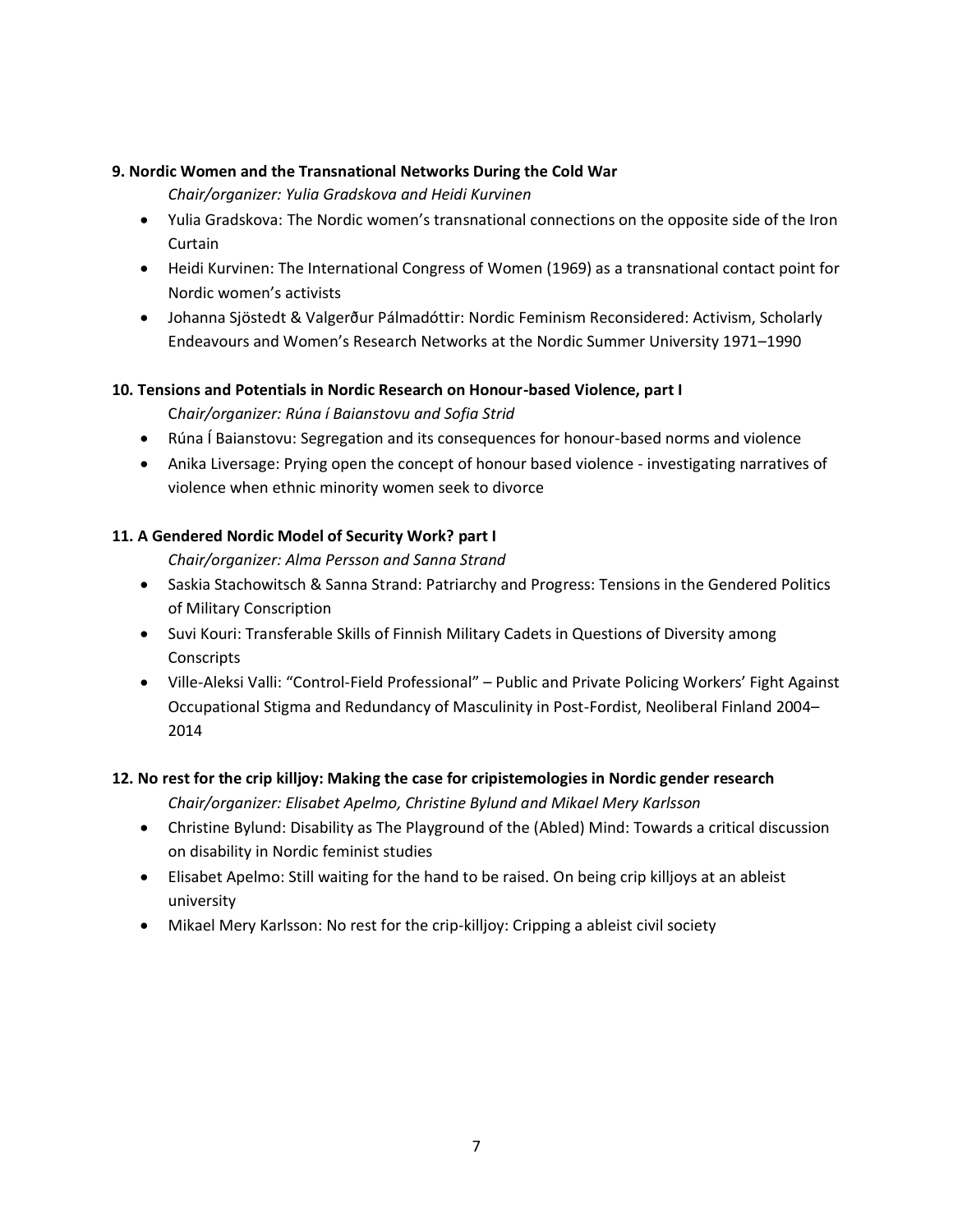#### **13. The Nordic histories of the AIDS epidemic, part I (hybrid)**

*Chair/organizer: Michael Nebeling Petersen and Mons Bissenbakker*

- Jens Rydström & Lena Lennerhed: When the state won't do. AIDS and civil society in Sweden 1982–2000
- Hafdís Erla Hafsteinsdóttir: The making of new and reformed citizens. The aids crises in Iceland 1985-1992
- Ketil Slagstad: The Amphibious Nature of AIDS Activism: Medical Professionals and Queer Communities
- Isa Dussauge: HIV/AIDS Activism and Spillovers in Drug Activism in 1990s' Norway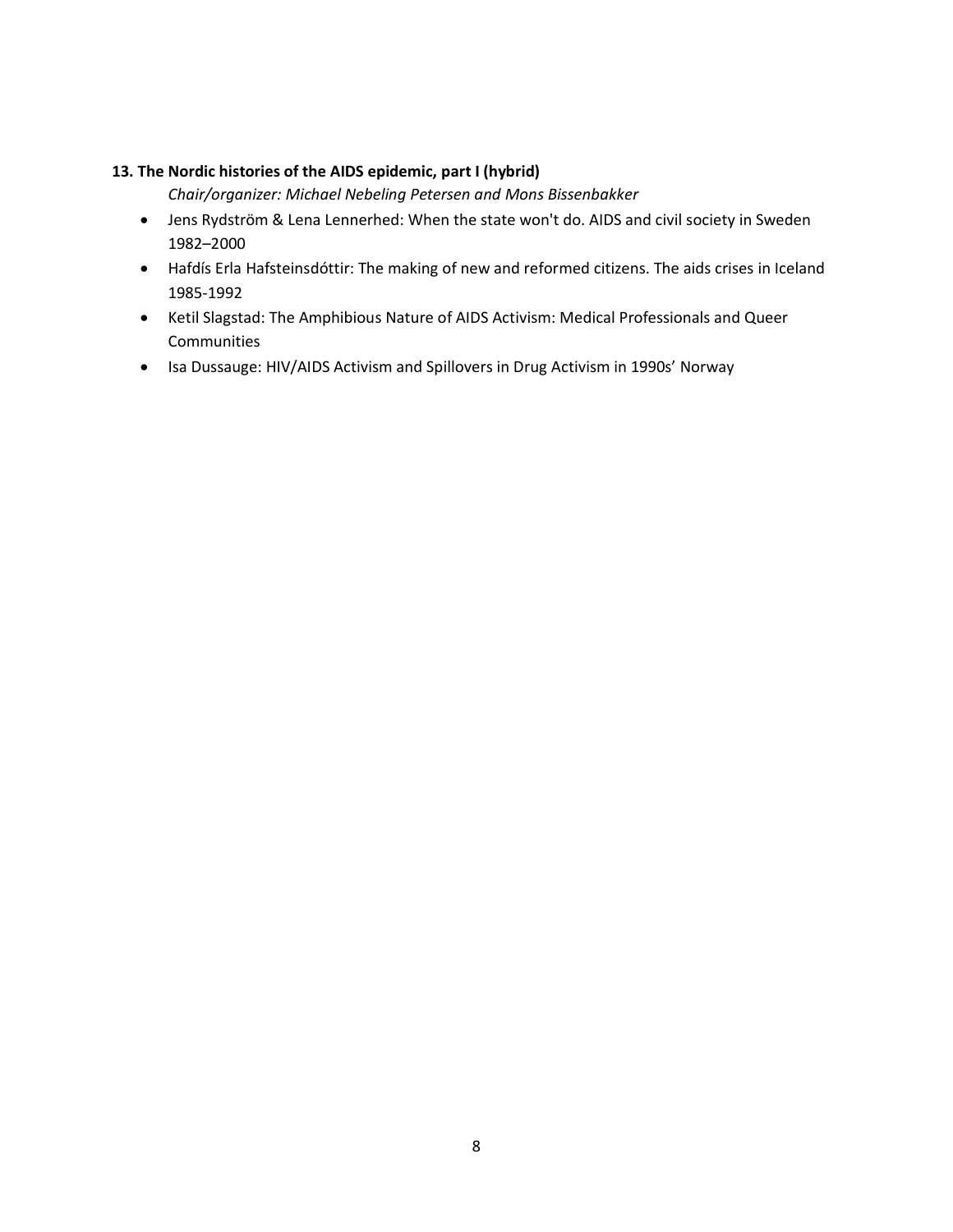## **Parallel sessions III (June 21, 15.00 – 16.30)**

#### **1. Transformations, Challenges and Potentials in Nordic Sport, part II**

*Chair/organizer: Saara Isosomppi, Anna Adlwarth and Egil Trasti Rogstad*

- Espen Sjøberg & Raquel Wilner: Hearthstone esports and the representation of women
- Egil Trasti Rogstad: Gendered experiences in mobile esports
- Anne Tjønndal, Lucy Piggott & Jorid Hovden: Gender inclusion in Norwegian eSports organisations

#### **2. Empty**

#### **3. Reproductive Tensions, Potentials and Injustices in the Nordic Region, part II**

*Chair/organizer: Ingvill Stuvøy, Kristin Engh Førde, Guro Korsnes Kristensen, Anna Sofie Bach, Michala Hvidt Breengaard and Riikka Homanen*

- Maj Hedegaard Heiselberg: Unfit for Motherhood? Danish Fat Women Fighting for Fertility Treatment in the Danish Healthcare System
- Riikka Homanen: The gamete donor register as kinship device and technology of belonging: State-organized openness in the Nordic context of transnational egg donation
- Guro Korsnes Kristensen & Katrine Rønning Larsson: To Breed or Not to Breed Is that the Question? Narratives about Reproductive Choices and Plans in Times of Climate Change

#### **4. Focus on Motherhood and Mothering, part I**

*Chair/organizer: Jenny Säilävaara and Armi Mustosmäki*

- Katariina Mäkinen: Negotiating mothers' citizenship: home care allowance in Finnish journalistic news media from 1998 to 2018
- Kjersti Aarstein: Depictions of Labour in Norwegian Contemporary Literature
- Jenny Säilävaara & Hanna-Mari Ikonen: Mothering and in-work-poverty

#### **5. Empty**

#### **6. Gendering the Nordic Past: tensions and potentials in narratives of past gender, part I**

*Chair/organizer: Unn Pedersen, Marianne Moen and Elisabeth Aslesen*

- Ásta Kristín Benediktsdóttir: Queer masculinities in Icelandic post-war fiction
- Elisabeth Aslesen: A dagger of the mind. Changing power structures and the embodiment of gender in the Norwegian Iron Age
- Lisbeth Skogstrand: Now what? Gendering the past in a changing present
- Marianne Moen: The Ungendered Vikings? How Gendered Identities in the Vikings Age Reaffirm Ideals of Binary Gender

**7. Empty**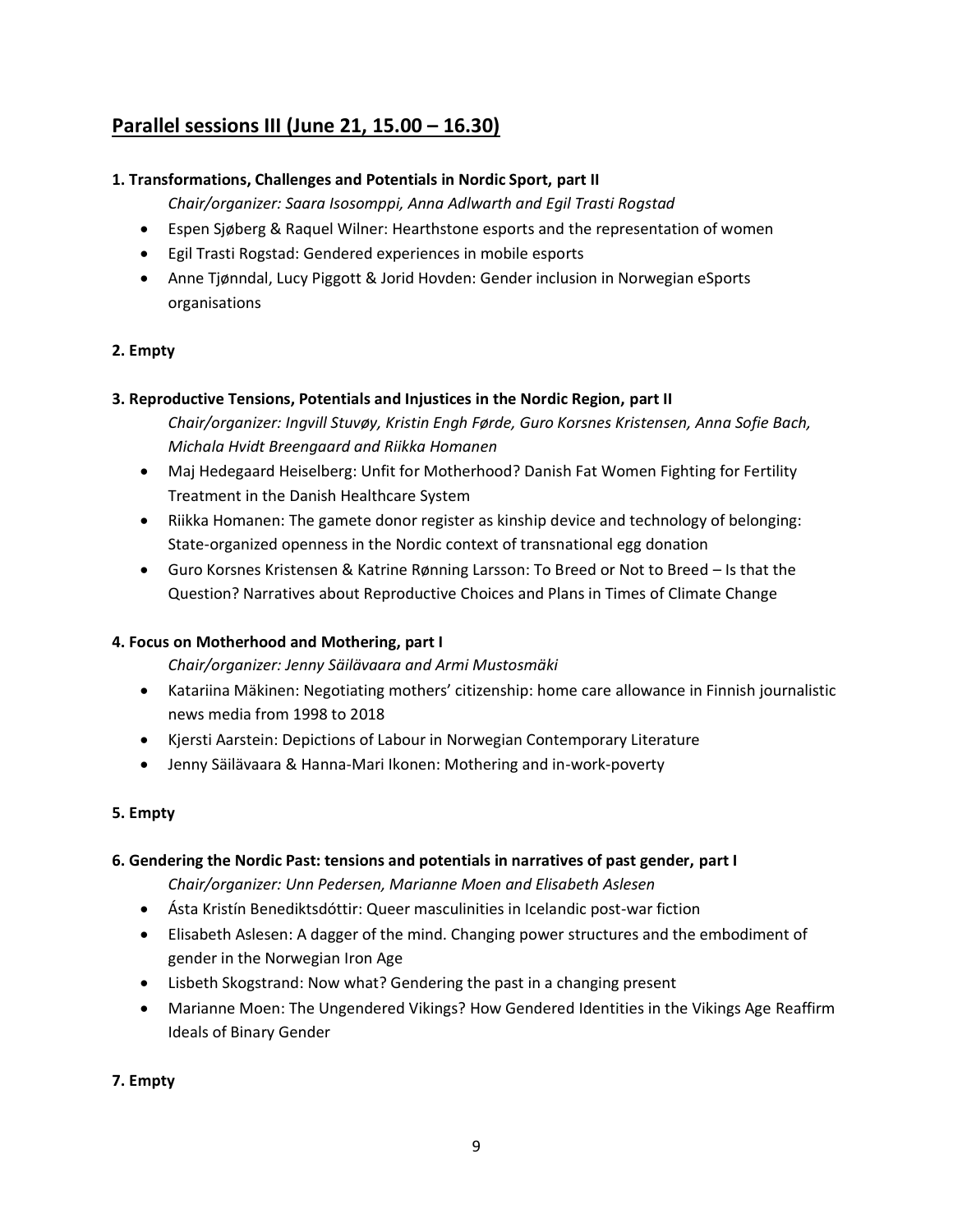#### **8. Ideology or Science?**

*Chair/organizer: Vanja Carlsson, Evelina Johansson Wilén and Johan Söderberg*

- Evelina Johansson Wilén: Gender perspectives equals quality? An analysis of the arguments for and against the integration of sex and/or gender as an assessment criterion in the Swedish research councils
- Johan Söderberg: An analysis of claims to objectivity of the defenders of science
- Vanja Carlsson: Requirements of sex and gender perspectives in research proposals: tensions between control and autonomy in Swedish research policy

#### **9. Queering Gender, Sex and Sexuality Perspectives from the Global South**

*Chair/organizer: Laura Stark*

- Rukaya Al Zayani: Queering Narration of Technology-facilitated Violence against the Queer Community in Turkey
- Signe Arnfred: Sexual diversity: Re-thinking sexuality from fieldwork in Africa
- Laura Stark: Position logics as a dimension of non-heteronormative identities in urban Tanzania

#### **10. Tensions and Potentials in Nordic Research on Honour-based Violence, part II**

*Chair/organizer: Rúna í Baianstovu and Sofia Strid*

- Siv-Britt Björktomta: Honour-based violence a model of understanding a complex phenomenon
- Sofia Strid & Rúna Í Baianstovu: Violence, honour and intersectionality. Researching the expressions, prevalence and patterns of honour-based violence in Sweden
- Åsa Eldén: Violence in the name of honour a Swedish narrative

#### **11. A Gendered Nordic Model of Security Work? part II**

*Chair/organizer: Alma Persson and Sanna Strand*

- Alma Persson: One of the boys? Gender relations and the spatial organizing of military work
- Brita Bjørkelo, Johanna Hjertquist, Tatanya Ducran Valland, Tanja Nordberg, Pål Winnæss & Marie-Louise Damen: The need to belong: at work
- Jennie Brandén: In the name of safety: unpacking the governmentalities of local safety practices in Sweden

#### **12. Nordic Feminist Fat Studies**

*Chair/organizer: Hannele Harjunen and Lene Bull Christiansen*

- Hannele Harjunen: Gender and Weight-based Discrimination in Finland
- Dina Amlund: The Ascetic Ideal and what has become of it: Nietzsche's Ascetic Priest read with Paul Tillich and WHO
- Salli-Sofia Ritola: Burlesque and the defining of the body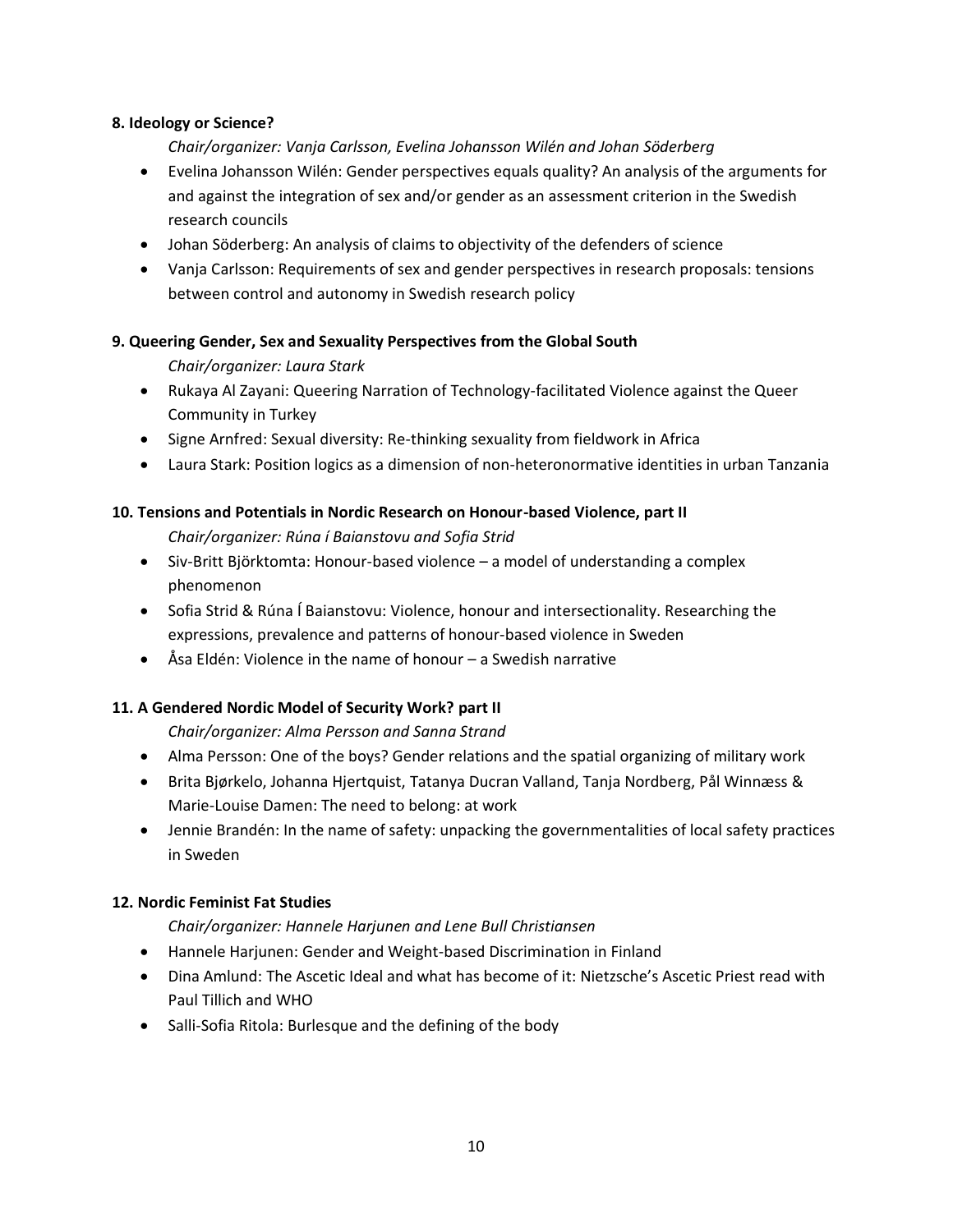#### **13. The Nordic histories of the AIDS epidemic, part II (hybrid)**

*Chair/organizer: Michael Nebeling Petersen and Mons Bissenbakker*

- Michael Nebeling Petersen & Camilla Bruun Eriksen: How to have a study of an epidemic
- Tobias de Fønss Wung-Sung: Whose Histories and How? Navigating and Working with Activist and Political Aids Archives, in the case of Denmark, 1980-90s
- Dirk Gindt: Viral Networks: Performing HIV and AIDS in the Swedish Welfare State (online)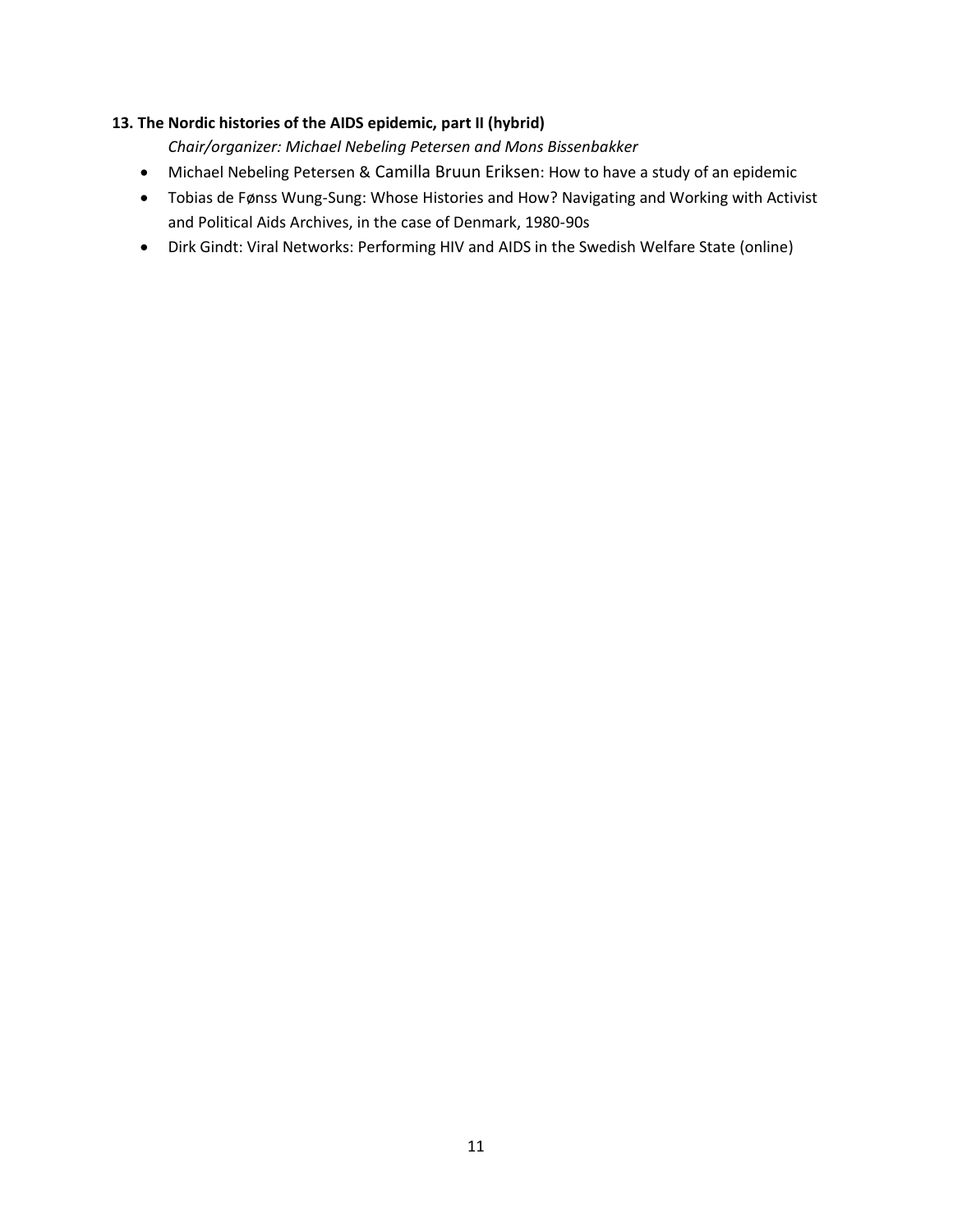# **Parallel sessions IV (June 22, 12.45 – 14.15)**

#### **1. Empty**

#### **2. Empty**

#### **3. Methodological explorations and strategies in feminist research**

*Chair: Lilli Mittner*

- Lilli Mittner: Stages of transformation in feminist research
- Anna Yates: The intersectional nature of white, middle-class women's fears in Stockholm, Sweden
- Marie Dalby: Reading video games: Queer theory and feminist methodology in game studies

#### **4. Focus on Motherhood and Mothering, part II**

*Chair/organizer: Jenny Säilävaara and Armi Mustosmäki*

- Stine Willum Adrian: Leaking milk, and falling hair: Embodied experiences and technological remaking's of becoming a mother to a dead child
- Maria H. Eriksson: Digital enactments of maternity in a neoliberal age: Pregnancy, childbirth, and motherhood on Swedish Instagram-accounts
- Armi Mustosmäki and Tiina Sihto: The affective dissonances in accounts of regretful mothers

### **5. Feminist knowledge production and publishing – feminist journals' role in the current academic and political landscape (hybrid)**

*Chair/organizer: Erika Alm, Anna Sofie Bach, Michael Nebeling Petersen, Katarzyna Wojnicka and Ingvil Førland Hellstrand*

- Erika Alm: lambda nordica
- Anna Sofie Bach: NORA
- Michael Nebeling Petersen: Kvinde, Køn & Forskning
- Katarzyna Wojnicka: NORMA
- Ingvil Førland Hellstrand: Tidsskrift for kjønnsforskning

#### **6. Gendering the Nordic Past: tensions and potentials in narratives of past gender, part II**

*Chair/organizer: Unn Pedersen, Marianne Moen and Elisabeth Aslesen*

- Reinert Skumsnes: Historical bodies and onto-epistemological boundaries in motion
- Steinunn Kristjánsdóttir: Textiles and Texts Gender and the Historiography of Nordic Monasticism
- Unn Pedersen: Gendering Oseberg

#### **7. Empty**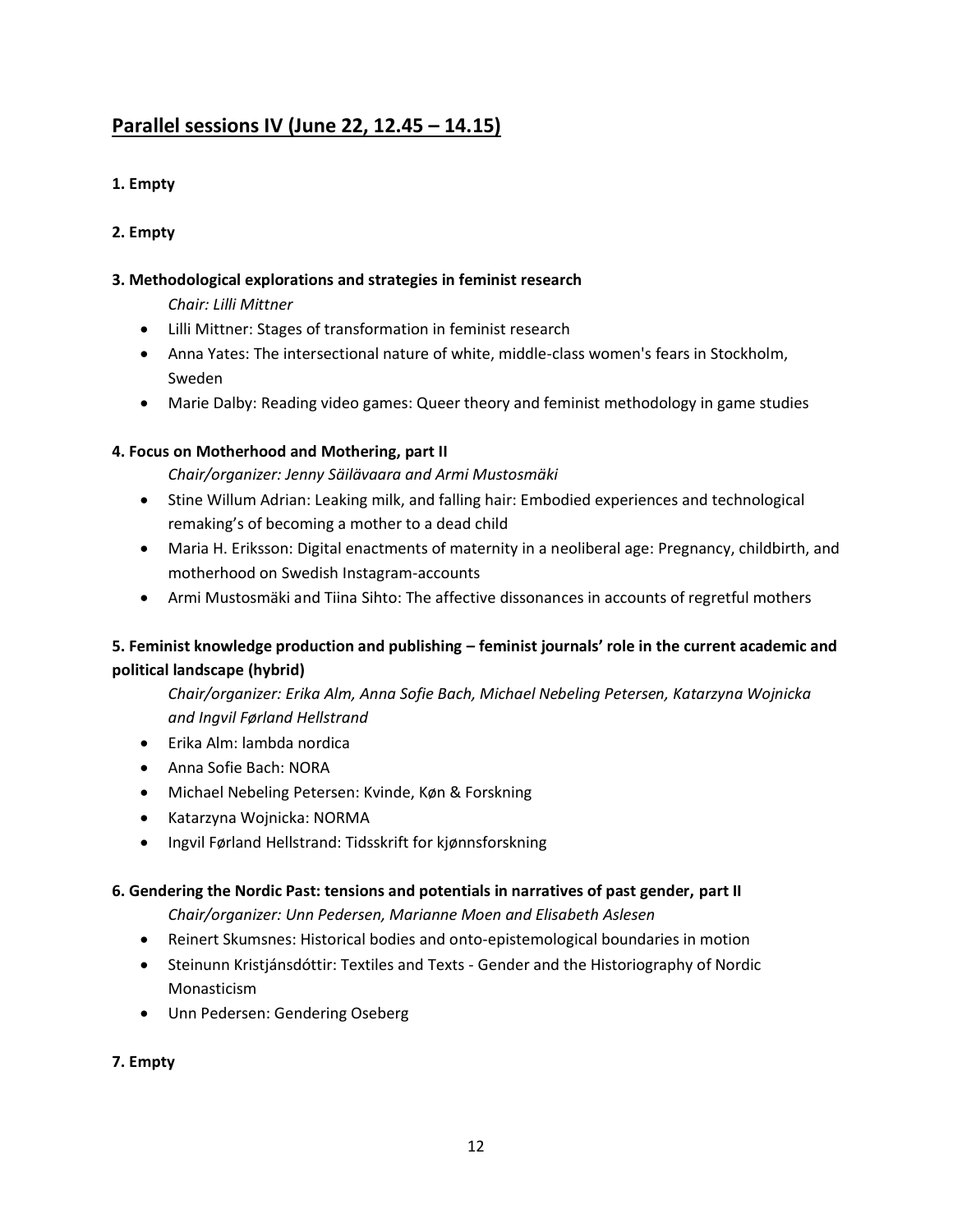#### **8. Blurred divisions or deepened contradictions**

*Chair: Rebecca Lund*

- Lena Gunnarsson: The Allure of Sugar dating: "Sugar Babies"' Investment in Neoliberal Intimacy in Times of Precarious Love
- Mathias Klitgård: Reworking Dead Labour in Queer Death Studies
- Rebecca Lund & Helene Aarseth: Rethinking Historical Materialist Feminism and its Psychological **Conceptions**
- Oda Davanger: The Politics of Being Seen

#### **9. Transnational dimensions of radical solidarities**

#### *Chair/organizer: Ramona Dima and Elisabeth Lund Engebretsen*

- Maria Mayerchyk & Olga Plakhotnik: Pride Contested: Geopolitics of Liberation at the Buffer Periphery of Europe
- Ramona Dima: Why do Eastern Europeans worry? Transnational solidarities in the face of antigender politics
- Simona Dumitriu: On wilfulness and belonging: an auto ethnographical reading of Sara Ahmed's "Wilful Subjects"
- Maja Pan: What does feminist radical solidarity look like? Some post Yugoslav perspectives
- Teri Szűcs: Art on Care: the Queerness of Intimacy

#### **10. Economic and Sexualised Abuse: New Perspectives**

*Chair: Linnéa Bruno and Sofia Strid*

- Linnéa Bruno: Economic abuse from child and youth perspectives. A review of the literature
- Linnéa Bruno & Sofia Strid: Men's economic abuse towards female intimate partners and expartners in Sweden: Findings from a national survey
- Roni Rosenberg: Freedom of speech and Revenge Porn A Comparative Perspective

#### **11. Gender, sexuality and intersecting inequality (hybrid)**

*Chair: Anika Liversage*

- Raquel Wilner & Espen Sjøberg: Gender inequality in the Norwegian art market
- Anika Liversage: Who should do it? Conundrums and conflicts over care in Turkish migrant families with older members
- Esra Ummak, Ezgi Toplu-Demirtas, Amber L. Pope & Jeffry Moe: The influence of internalized heterosexism on life satisfaction (online)
- Josefin Olsson: Vulnerable Masculinity for sustainable futures?

#### **12. Empty**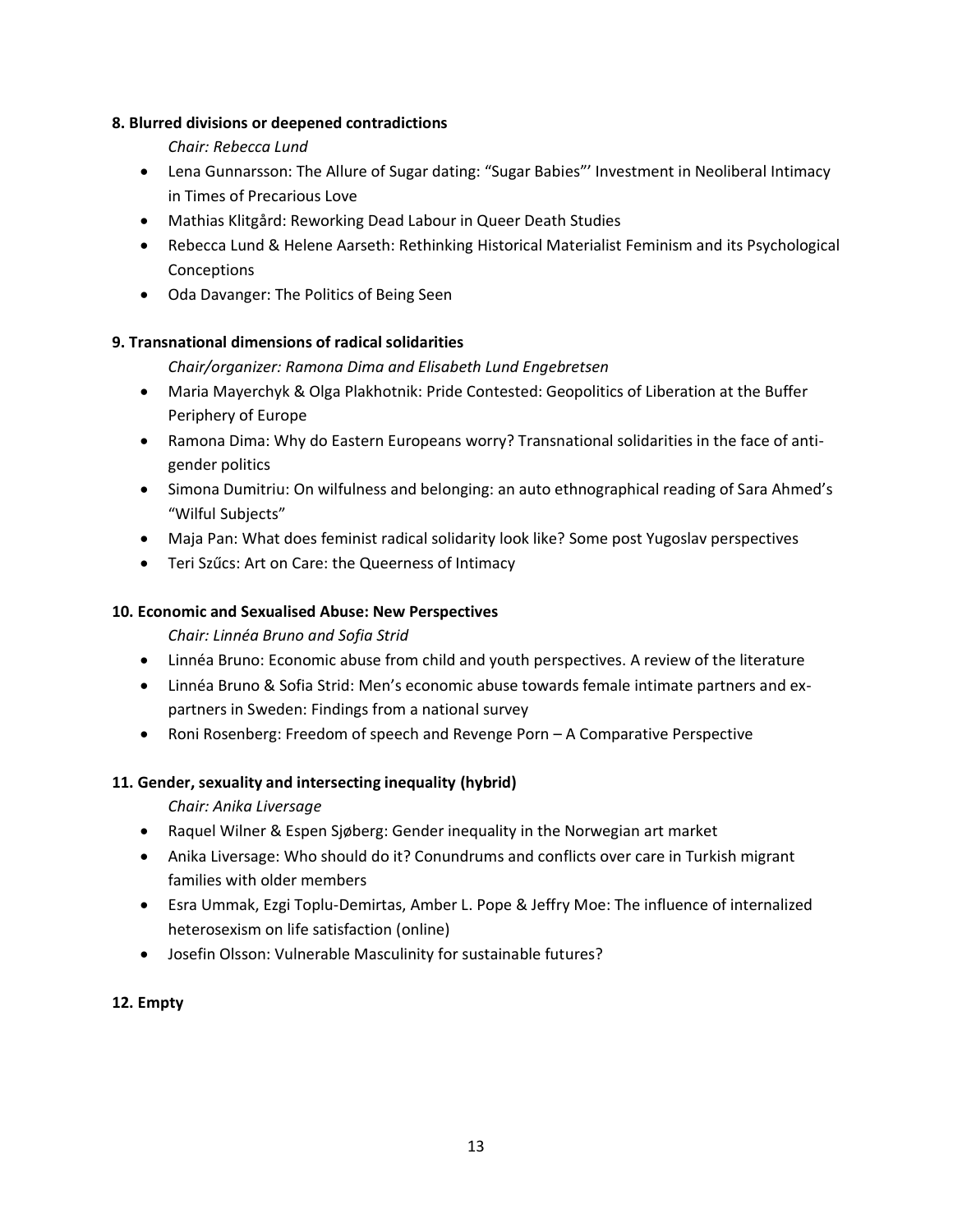### **13. The Nordic histories of the AIDS epidemic, part III (hybrid)**

*Chair/organizer: Michael Nebeling Petersen and Mons Bissenbakker*

- Tony Sandset: "PrEP as Pharmakon: Discourses of freedom, risk, and responsibility"
- Kristian Møller & Chase Ledin: Viral Hauntology: Spectres of AIDS in hook-up app sexual health disclosure designs